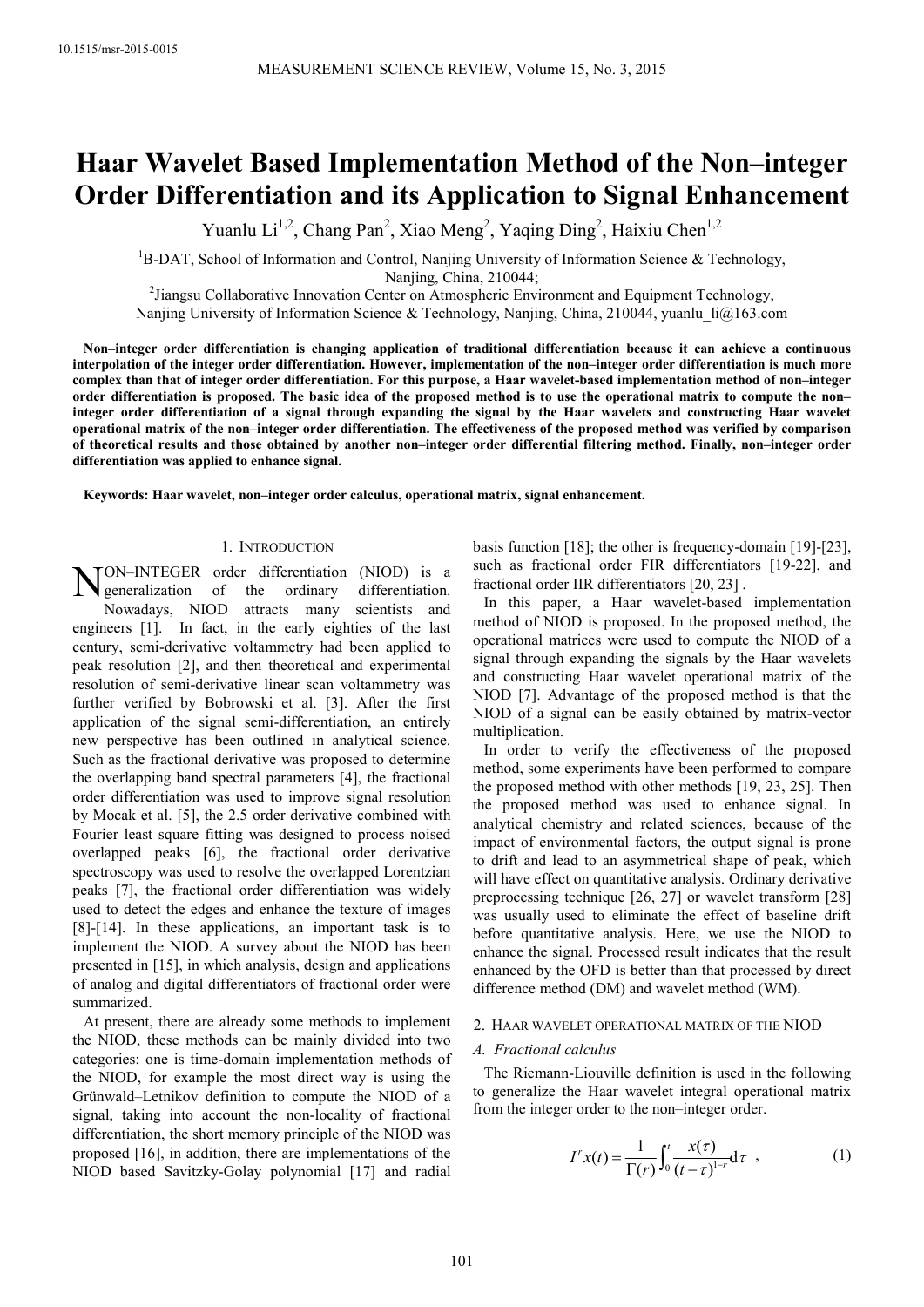where  $I^r x(t)$  denotes non–integer order integration (NIOI) of signal  $x(t)$ ,  $\Gamma(r)$  is Gamma function and the order of the integration  $r$  is an arbitrary real number.

# *B. Haar wavelet and Haar wavelet expansion of a signal*

The Haar wavelets are defined as follows:

$$
h_n = h_1(2^{j}t - k), \quad n = 2^{j} + k, \quad 0 \le k \le 2^{j}
$$
 (2)

Where

$$
h_0(t) = 1, \quad 0 \le t < 1, \quad h_1(t) = \begin{cases} 1, & 0 \le t < 0.5, \\ -1, & 0.5 \le t < 1. \end{cases}
$$
 (3)

An arbitrary signal  $x(t) \in L^2[0,1)$  can be expanded by Haar wavelet, i.e.,

$$
x(t) = \sum_{i=0}^{\infty} c_i h_i(t), \qquad (4)
$$

where the Haar coefficients  $c_i$ ,  $i = 0, 1, 2, \cdots$ , are determined by

$$
c_i = 2^j \int_0^1 x(t) h_i(t) dt.
$$
 (5)

In practice, only the first N terms of (4) are considered, where N is a power of 2. So we have

$$
x(t) \approx \sum_{i=0}^{N-1} c_i h_i(t) = C_N^T H_N(t) = \hat{x}(t), \quad (6)
$$

where the superscript *T* indicates transposition, the Haar coefficient vector  $C_N$  and the Haar function vector  $H_N(t)$ are defined as

$$
C_N \triangleq [c_0, c_1, ..., c_{N-1}]^T , \qquad (7)
$$

$$
H_N(t) \triangleq [h_0(t), h_1(t), ..., h_{N-1}(t)]^T.
$$
 (8)

In order to obtain the coefficient vector  $C_N$ , we need N equations. So, collocation points are taken as

$$
t_i = \frac{(2i-1)}{2N}, \quad i = 1, 2, \dots, N, \tag{9}
$$

The *N*-square Haar matrix  $\Psi_{N \times N}$  can be defined by

$$
\Psi \triangleq \left[ H_{N} \left( \frac{1}{2N} \right) \quad H_{N} \left( \frac{3}{2N} \right) \quad \dots \quad H_{N} \left( \frac{2N-1}{2N} \right) \right] . (10)
$$

*C. Block pulse operational matrix of the non–integer order N*-term block pulse functions are defined as follows

$$
\varphi_i(t) = \begin{cases} 1 & iT / N \le t < (i+1)T / N \\ 0 & \text{otherwise} \end{cases}
$$
\n(11)

where  $i = 0, 1, 2, \dots, (N-1)$ . This can be written in matrix form as

$$
\Phi_N(t) = [\varphi_1, \varphi_2, \cdots, \varphi_N]^T. \tag{12}
$$

According to Ref. [24, 29], we have

$$
(I^{\alpha} \Phi_N)(t) \approx F^{\alpha} \Phi_N(t) \tag{13}
$$

where  $F^{\alpha}$  is block pulse operational matrix for the noninteger order integration, and

$$
F^{\alpha} = \frac{1}{N^{\alpha}} \frac{1}{\Gamma(\alpha + 2)} \begin{bmatrix} 1 & \xi_1 & \xi_2 & \cdots & \xi_{N-1} \\ 0 & 1 & \xi_1 & \cdots & \xi_{N-2} \\ 0 & 0 & 1 & \cdots & \xi_{N-3} \\ 0 & 0 & 0 & \ddots & \vdots \\ 0 & 0 & 0 & 0 & 1 \end{bmatrix}, \quad (14)
$$

with  $\xi_k = (k+1)^{\alpha+1} - 2k^{\alpha+1} + (k-1)^{\alpha+1}$ .

Let  $D^{\alpha}$  be the block pulse operational matrix for the non– integer order differentiation. According to the property of fractional calculus, we have

$$
D^{\alpha}F^{\alpha} = I \tag{15}
$$

From linear algebra we know that the inverse matrix of an upper triangular matrix is also upper triangular matrix, i.e.,

$$
D^{\alpha} = \begin{bmatrix} F^{\alpha} \end{bmatrix}^{-1} = \begin{bmatrix} d_0 & d_1 & d_2 & \cdots & d_{N-1} \\ 0 & d_0 & d_1 & \cdots & d_{N-2} \\ 0 & 0 & d_0 & \cdots & d_{N-3} \\ 0 & 0 & 0 & \ddots & \vdots \\ 0 & 0 & 0 & 0 & d_0 \end{bmatrix} . \quad (16)
$$

Where

$$
d_0 = 1
$$
,  $d_1 = -\xi_1 d_0$ , ...,  $d_{N-1} = -\sum_{k=1}^{N-1} \xi_k d_{N-k-1}$ .

*D. Haar wavelet operational matrix of the non–integer order* 

Let

$$
(I^{\alpha}H_N)(t) \approx P^{\alpha}_{N \times N}H_N(t) \tag{17}
$$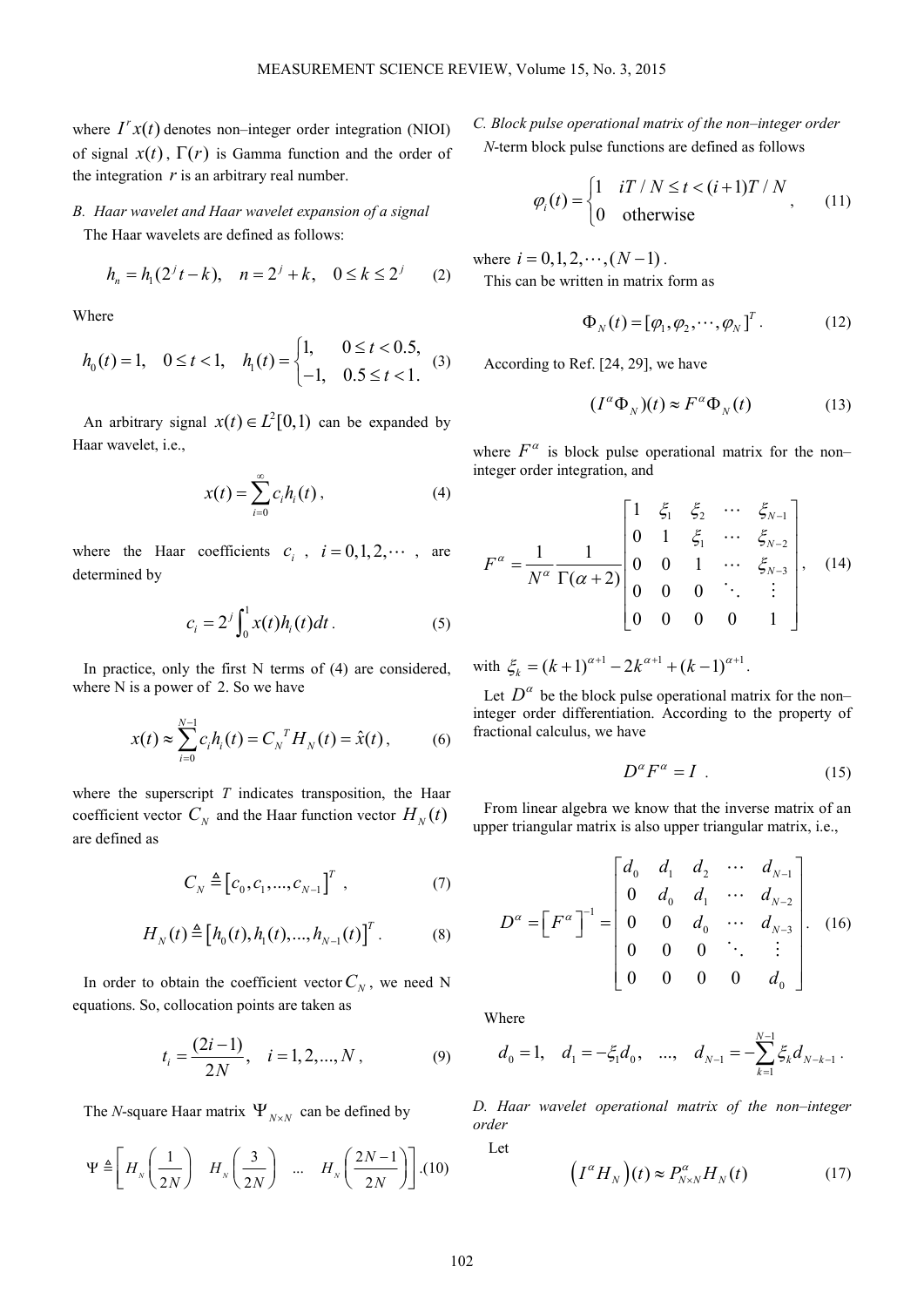where the N-square matrix  $P_{N \times N}^{\alpha}$  is called the Haar wavelet operational matrix of the non–integer order integration.

Because the Haar wavelets are piecewise constant, then we have

$$
H_N = \Psi_{N \times N} \Phi_N \tag{18}
$$

From (17) and (18), we deduce

$$
\left(I^{\alpha}H_{N}\right)(t) = \left(I^{\alpha}\Psi_{N\times N}\Phi_{N}\right)(t)
$$
\n
$$
= \Psi_{N\times N}\left(I^{\alpha}\Phi_{N}\right)(t) \approx \Psi_{N\times N}F^{\alpha}\Phi_{N}(t) \tag{19}
$$

From  $(17)$  and  $(19)$ , we obtain

$$
P_{N\times N}^{\alpha}H_N(t) = P_{N\times N}^{\alpha}\Psi_{N\times N}\Phi_N(t) = \Psi_{N\times N}F^{\alpha}\Phi_N(t)
$$
 (20)

So, the Haar wavelet operational matrix of the non–integer order integration  $P^{\alpha}_{N \times N}$  is given by

$$
P^{\alpha}_{N \times N} = \Psi_{N \times N} F^{\alpha} \Psi_{N \times N}^{-1} \t{,} \t(21)
$$

and the Haar wavelet operational matrix of the non–integer order differentiation  $W^{\alpha}_{N \times N}$  is given by

$$
W^{\alpha}_{N \times N} = \Psi_{N \times N} D^{\alpha} \Psi_{N \times N}^{-1} .
$$
 (22)

### 3. METHOD VALIDATION AND APPLICATION

The proposed method is very easy. First, a signal is expanded with Haar wavelets according to (6). If the signal is noisy, we can set the threshold of the wavelet coefficients to reduce the noise of a signal. Second, the Haar wavelet operational matrix of the non–integer order differentiation  $W_{N \times N}^{\alpha}$  is constructed by (22). Finally, the NIOD of a signal  $D^{\alpha}x(t)$  can be approximated by  $C_{N}^{T}W_{N\times N}^{\alpha}H_{N}(t)$ , i.e.

$$
D^{\alpha} f(t) = C_N^{\ \ T} W_{N \times N}^{\alpha} H_N(t) \tag{23}
$$

In order to verify the proposed method, signal  $x(t) = t$  is taken as an example to compare the proposed method with other methods [19, 23, 25]. This is because its fractional calculus can be calculated in theory, i.e.

$$
(I^{\alpha}x)(t) = \frac{\Gamma(2)}{\Gamma(2+\alpha)}t^{1+\alpha}, \text{ and } (D^{\alpha}x)(t) = \frac{\Gamma(2)}{\Gamma(2-\alpha)}t^{1-\alpha}.
$$

In interval  $[0,1)$ , we calculated non–integer order calculus of the signal using the proposed method at different  $\alpha$ , some results for  $\alpha = 0.2$ , 0.5 and 0.8 were shown in Fig.1. and Fig.2. We can see our result is in good agreement with the real result. Their maximum absolute errors for different N were given in Table 1. and Table 2.



Fig.1. NIOI of  $x(t)$ .



Fig.2. NIOD of x(t).

Table 1. Maximum absolute errors for NIOI of  $x(t) = t$  at different N.

|           | $\alpha = 0.2$ | $\alpha = 0.5$ | $\alpha = 0.8$ |
|-----------|----------------|----------------|----------------|
| $N=32$    | 9.1788e-004    | 6.0858e-004    | 2.4794e-004    |
| $N = 64$  | 3.9953e-004    | 2.1517e-004    | 7.1203e-005    |
| $N = 128$ | 1.7391e-004    | 7.6073e-005    | 7.6294e-006    |

Table 2. Maximum absolute errors for NIOD of  $x(t) = t$  at different N.

|          | $\alpha = 0.2$ | $\alpha = 0.5$ | $\alpha = 0.8$ |
|----------|----------------|----------------|----------------|
| $N = 32$ | 0.0385         | 0.1410         | 0.4741         |
| $N = 64$ | 0.0221         | 0.0997         | 0.4127         |
| $N=128$  | 0.0127         | 0.0705         | 0.3593         |

From Table 1. and Table 2., one can see that their maximum absolute errors decrease with the increase of N. Errors of NIOD are bigger than those of NIOI.

Further, we compared the proposed method with these methods in [19, 23, 25]. When  $\alpha = 0.5$ , N=32, the comparison results for the non–integer order integration and differentiation are shown in Fig.3. and Fig.5. For the NIOI, one can see our result is in good agreement with the real result. From Fig.4. which is amplified parts of Fig.3., we can see our result is superior to that obtained with the methods in [19, 23, 25]. For the NIOD, one can also see our result is in good agreement with the real result. From Fig.6. which is amplified parts of Fig.5., we can see our result is superior to that obtained with the methods in [19, 23, 25].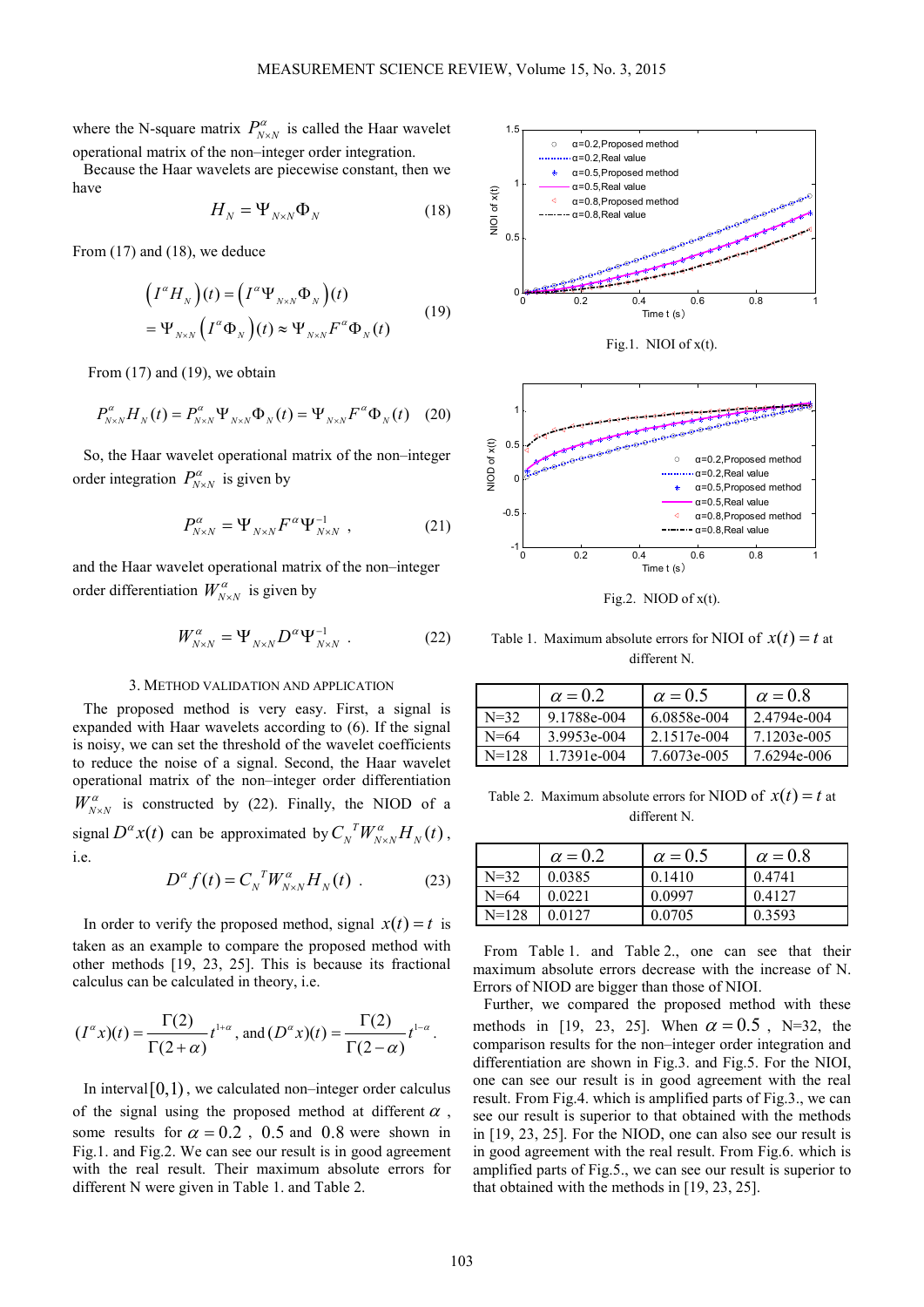

Fig.3. NIOI of x(t) for different methods.



Fig.4. Magnified view of Fig.3.



Fig.5. NIOD of  $x(t)$  for different methods.

From (6), one knows if a signal with white noise is expanded by the Haar wavelets, we can de-noise by thresholding the wavelet coefficients. In the proposed method, one only needs to let the corresponding row of the Haar matrix be zeros. From [5], one knows that the differentiation or integration with fractional order (differintegration) is favorable mainly in the form of the semiintegral or semiderivative of the original measured signal. As a verification of the proposed method, we simulate a signal with baseline drift and white noise and compute its 0.5 order derivative using the proposed method and the G-L definition method. Their results are shown in Fig.7.b) and c). It is obvious that the proposed method has greater noise immunity than the G-L definition method.



Fig.6. Magnified view of Fig.5.





c). 0.5 order derivative of original signal directly obtained by the G-L definition method.

Fig.7. Original signal and its 0.5 order derivative.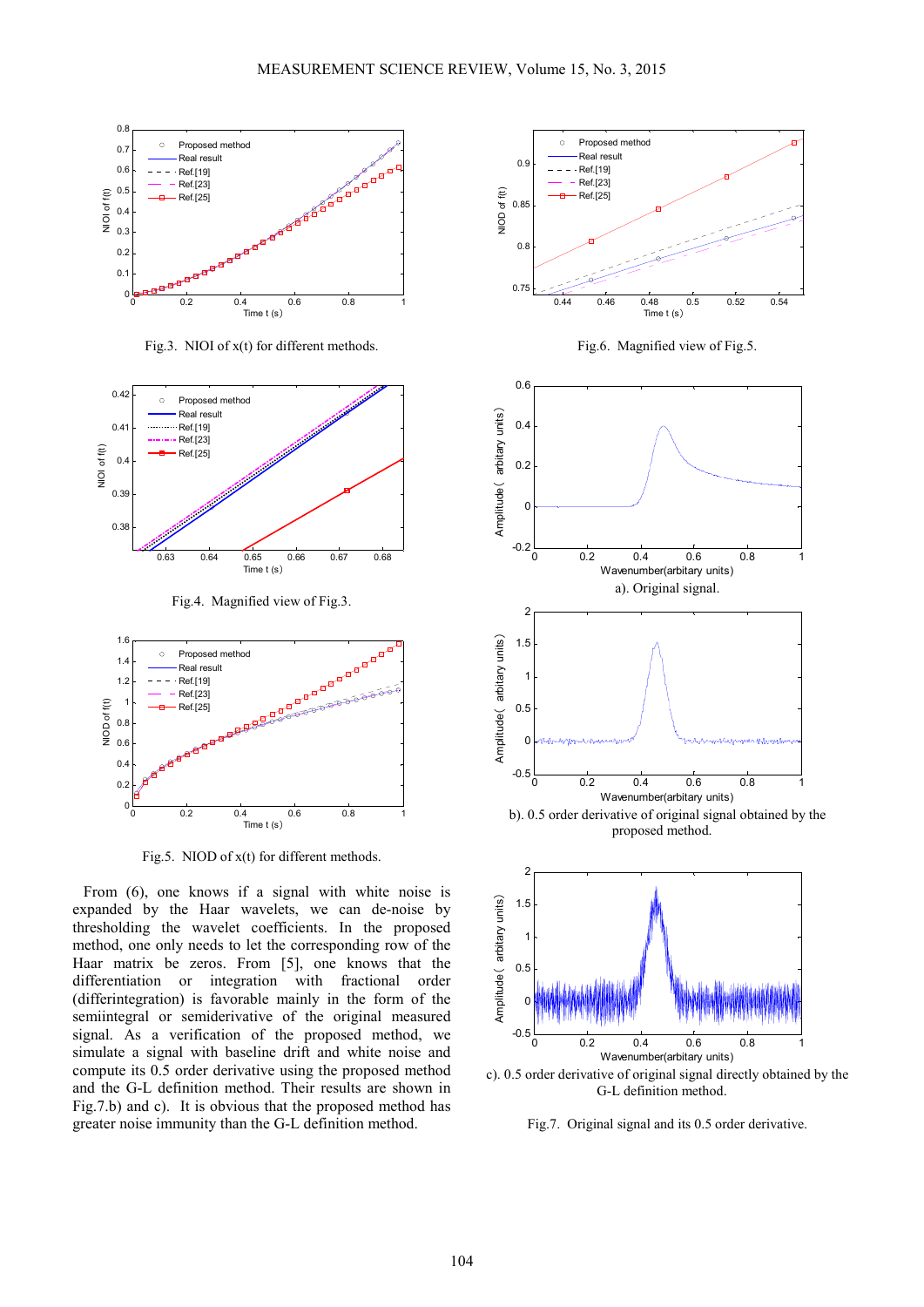

d). Enhancement results with WM and DM.

Fig.8. NIOD for signal enhancement and its comparison with WM and DM

In analytical chemistry and related sciences, because of the impact of environmental factors, the output signal is prone to drift and lead to an asymmetrical shape of peak, which will affect quantitative analysis. To eliminate the effect of baseline drift, Ordinary derivative preprocessing technique [26, 27] or wavelet transform [28] is the usual method. Here,

we use the NIOD to enhance the signal. The signal shown in Fig.8.a) is a normal signal, and the signal in Fig.8.b) is an abnormal signal that has been drifted due to the impact of environmental factors or instrument. To eliminate the effect of baseline drift and enhance signal resolution, NIOD of the original signal was performed for different  $\alpha$ , and their results were shown in Fig.8.c). We can see that 0.5-order NIOD of the original signal can eliminate baseline drift and amplitude difference between two peaks. The shape of the signal enhanced with 0.5-order NIOD is almost consistent with the normal signal in Fig.8.a).

Wavelet method (WM) and difference method (DM) are usually used to eliminate the effect of baseline drift and enhance signal resolution too. As a comparison, the results enhanced with wavelet method (WM) and difference method (DM) are shown in Fig.8.d). One can see that the enhancement results with WM and DM are consistent. But enhancement results with WM or DM are just a special case of the proposed method for  $\alpha = 1$ .

It is obvious that using non–integer order differentiation to enhance the signal, we can obtain different enhancement results (Fig.8.c)). That is to say, non–integer order differentiation can provide a more flexible enhancing strategy.

## 4. CONCLUSION

The Haar wavelet-based implementation method of non– integer order differentiation is given and verified by comparison of theoretical results and those obtained by another non–integer order differential filtering method. Results indicate that the proposed method can not only implement non–integer order differentiation of a signal, but also reduce the effect of noise. In addition, because of the extension of differentiation orders from integer numbers to the fractional numbers, NIOD provides a more flexible enhancing strategy when we use the differential enhancement method. However, what are the general criteria to set order  $\alpha$  is still an open problem.

### ACKNOWLEDGMENT

The work was supported by National Natural Science Foundation of China (Grant: 61271395, 61302189).

## **REFERENCES**

- [1] Sabatier, J., Agrawal, O.P., Machado, J.T. (2007). *Advances in Fractional Calculus*. Springer.
- [2] Toman, J.J., Brown, S.D. (1981). Peak resolution by semiderivative voltammetry. *Analytical Chemistry*, 53 (9), 1497-1504.
- [3] Bobrowski, A., Kasprzyk, G., Mocák, J. (2000). Theoretical and experimental resolution of semiderivative linear scan voltammetry. *Collection of Czechoslovak Chemical Communications*, 65 (6), 979- 994.
- [4] Kharintsev, S.S., Salakhov, M.K. (2004). A simple method to extract spectral parameters using fractional derivative spectrometry. *Spectrochimica Acta Part A: Molecular and Biomolecular Spectroscopy*, 60 (8), 2125-2133.